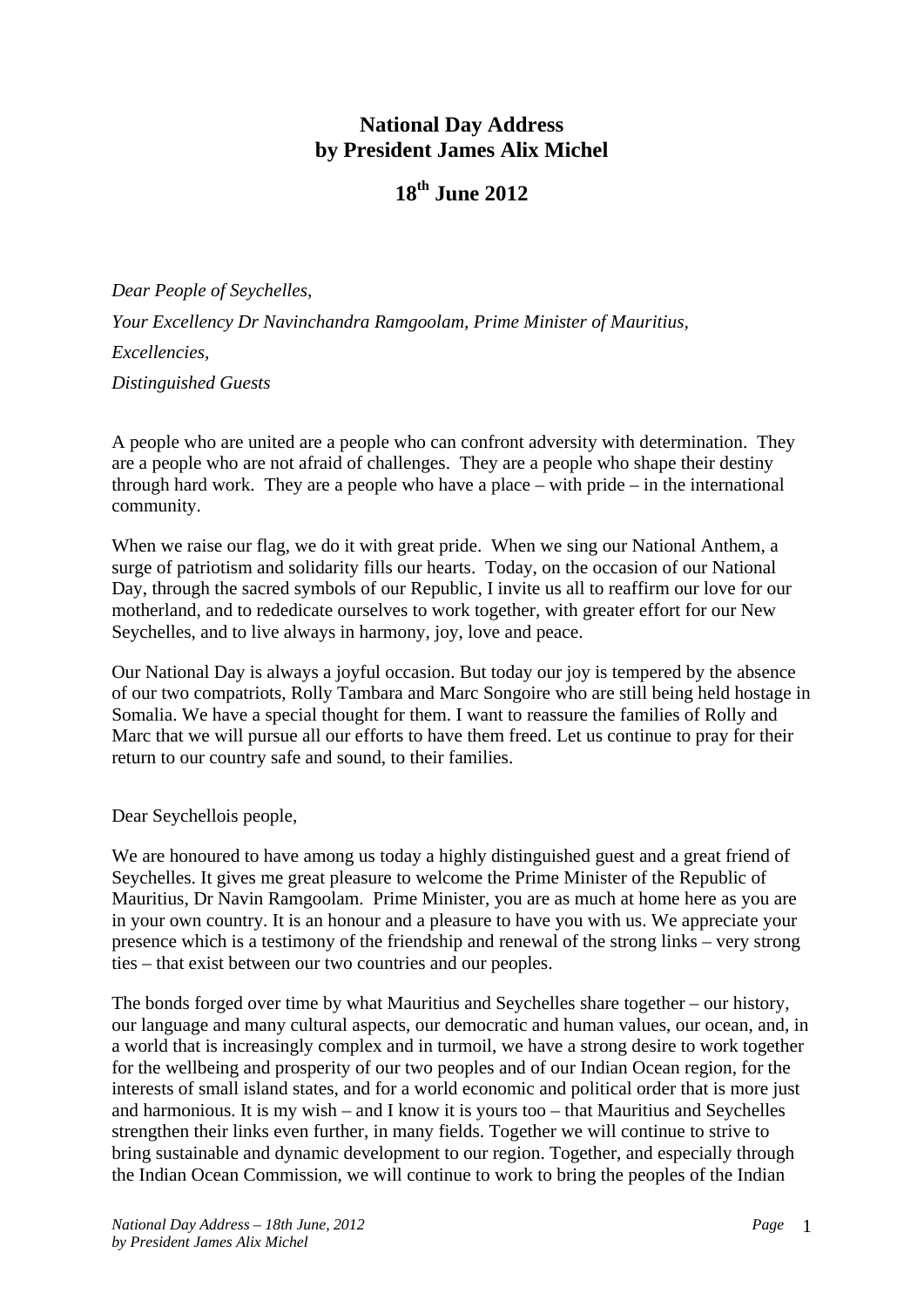Ocean closer together. Thank you for your solidarity and friendship, and for sharing this moment with us.

Dear people of Seychelles,

The commemoration of our National Day is also the occasion to appreciate and celebrate our work and our accomplishments. For a nation with a population of less than 90,000 and a history of a little over 200 years, we have come a long way. We have achieved a lot, especially in the last four decades. We know the successes we have achieved in different sectors, including those of the youth. And we should be proud of what we have accomplished as a people.

There are many other achievements which distinguish us as a nation. As examples, we are the first in Africa and 52nd in the world on the United Nations Human Development Index. Again according to the United Nations we are top in Africa regarding E-government. The whole world acknowledges our leadership role in sustainable development and environmental protection. We have also earned worldwide recognition for our empowerment of women and the youth. Among our other achievements that make us proud are our macro-economic reform programme, our University, our Young Leaders training programme, and our successes and our sustained fight against piracy.

I take this occasion to commend all Seychellois who have worked hard, who have scored successes great and small.

Our achievements are our pride. These are proof that we can progress further, and they motivate us to continually give of our best always. As individuals or as a nation, we cannot rest on our laurels.

We live in a complex world where changes occur fast and where there is increasing uncertainty. We were used to seeing difficulties and problems in developing countries. But recently we see that even developed nations, those countries we considered as some of the most influential in political and economic terms, are also facing hardships.

We just have to take a look around us, in this huge global village. Everyone has access to television and radio. Let us look at Europe.

In Spain the rate of unemployment has reached 25%. More than 50% of its youth, who are well educated, are unemployed. The situation in Greece is worse. People are getting poor. There is no social security. A large number of people are without insurance which means that they have no funding for medical care. People are unable to repay their loans and the banks are repossessing their houses. Unemployment is on the rise. Salaries and pensions are being reduced. Businesses are going bankrupt. Government services, such as education and health care, are being affected.

The situation in several countries is really hard, and may get even worse. There is no immediate solution. Austerity, less spending, sacrifices and more sacrifices – these are the only remedies they can think of.

The difficulties of large economies have become global problems whose consequences impact us. The cost of commodities is rising. Tourist arrivals from certain countries have dropped. Our hotels have to lower their rates and there is a consequent decrease in revenue.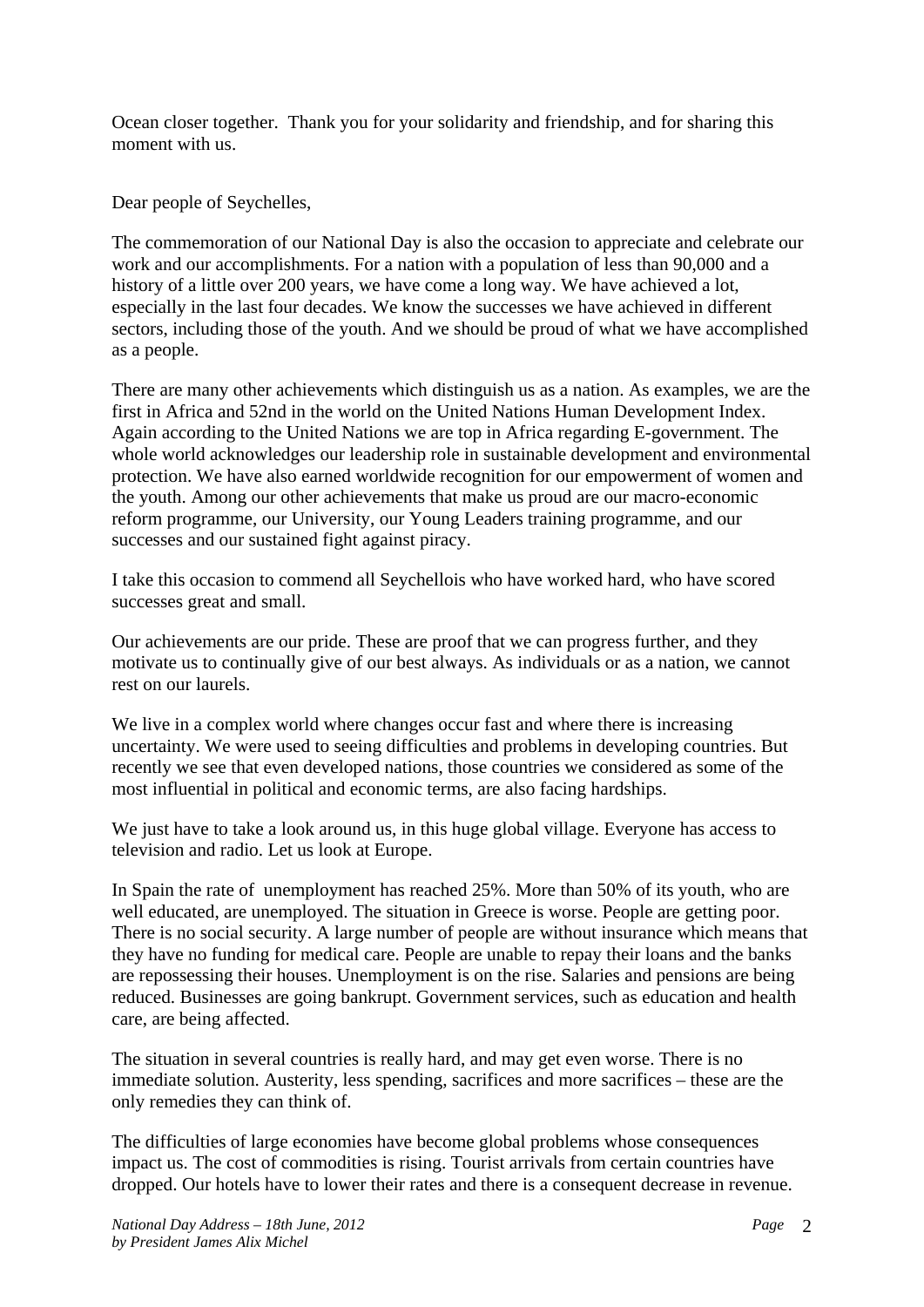Maritime piracy makes things more difficult. We have to spend more to defend ourselves. There are increases in the costs of transportation, insurance and goods.

In this situation we have to remain vigilant and not slide backward. We have to ensure that we preserve the social and economic gains we have earned with much effort. We cannot regress.

In this uncertain world we have to tackle the difficulties we face with determination. No one will gift us anything. We have to take our responsibilities. We have to work hard, even harder, for our families, for our children. We have to strive for Seychelles, this New Seychelles that we want to take forward.

Work hard!

This is what we should all be doing, as good citizens of Seychelles.

This is what we should all be doing, as true patriots.

This is what I always ask my government and all public sector workers to do.

This is what I always encourage the private sector to do.

This is what all Seychellois should be doing – working hard for the wellbeing of our families and our Seychelles.

And there is no shortage of work in our country. Yes, there is work. Work is waiting for workers. Let us work to produce, to create wealth, to avoid falling into need, and to avoid becoming dependent on the state.

This is the first condition for us to not lose our gains and to ensure that we continue to progress.

Another condition is for us to know our priorities well.

We have to be realistic and live according to our means. We cannot have everything that we desire all at once. It is important that we avoid wastage, and plan our budget, balance our expenditure with the revenue we earn through our work. And it would be good if we are able to put a little aside for the hard times.

It is important that we use our resources, our money, wisely.

In the context of the free market and an open economy like ours – where anybody can import goods, and where there is no price control – competition is supposed to be a principal factor in price regulation. And this is where STC has a critical role to play. I have instructed STC to diversify its sources of supplies overseas in order to get better value for its imports and as a means to bring more competition in the local market, bring down prices as far as possible and give all Seychellois a better deal.

I have also instructed it to publish the prices of goods in the media to allow the public to judge for themselves, and make their choices.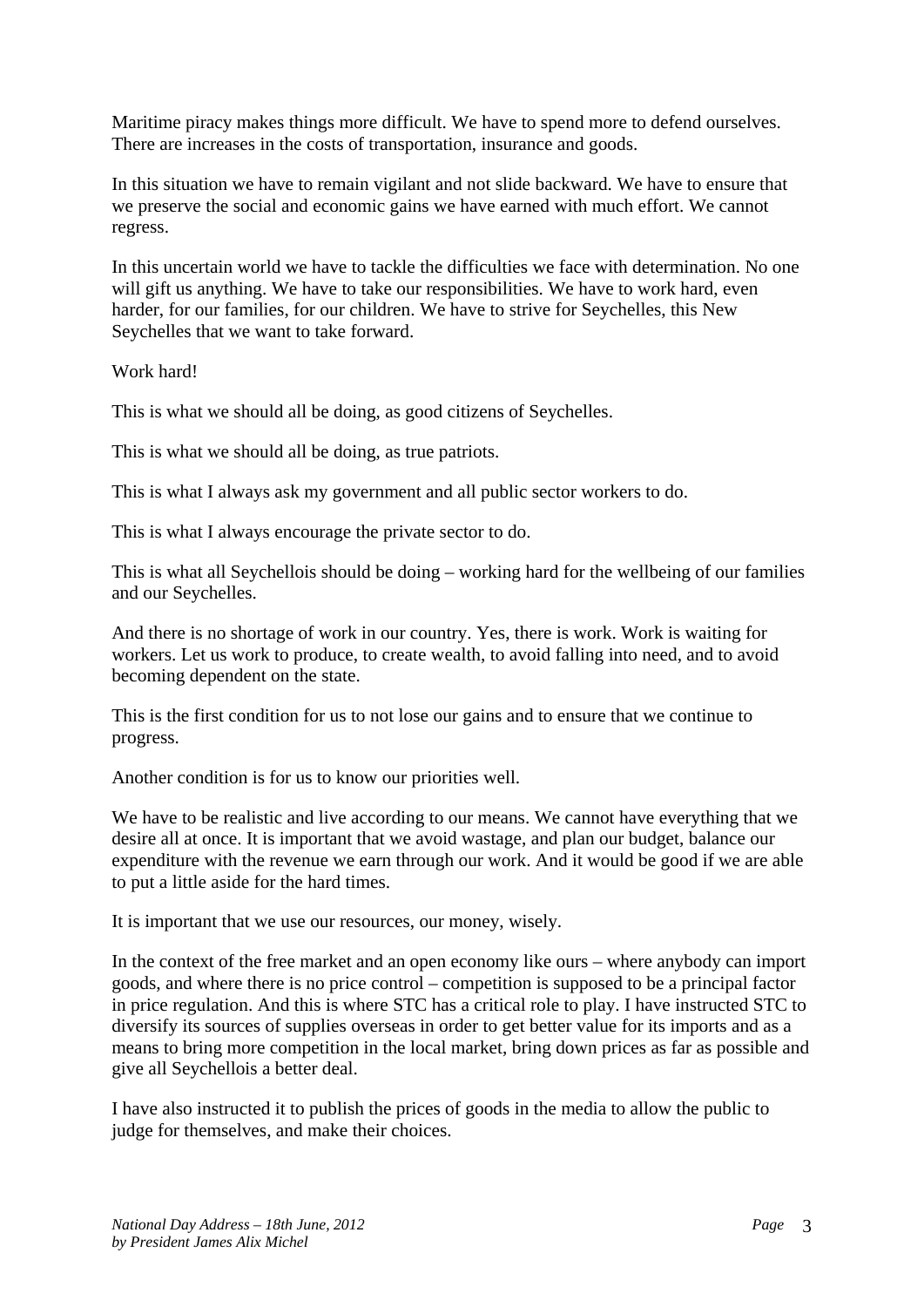Dear people of Seychelles,

The issues of cost of living, inflation, the need to control public spending, are realities facing governments all over the world. The present economic crisis will be around for quite a while.

I cannot pretend that things are easy. I cannot make false promises. We all know that no one has a magic wand. We have to be realistic.

My government is determined to do everything possible to stabilize the situation and mitigate the negative impact of these problems.

We have to pursue our efforts to stimulate economic growth, and encourage businesses, including small enterprises. It is important that we create and innovate. Let us make effective use of the potential of enhanced ICT connectivity that the new submarine fibre-optic cable has brought. This represents a new pillar of our economy, a pillar of our development in many fields.

We have already set up the Small Business Financing Agency which pools the resources of the commercial banks and Government to facilitate the funding of small businesses on more favourable terms. Government also offers partial guarantees in certain cases.

I take this opportunity to wish the owners of small businesses success and encourage them to manage their businesses well, to plan well, to repay their loans on time and to eventually invest further so that their enterprises will flourish and help to strengthen our national economy.

Through consultations, Government and the private sector will strengthen their cooperation to promote growth of the national economy.

With regards to our principal industry – tourism – we have to continue our efforts to develop and expand the new markets, while not neglecting our traditional sources of visitors. We have to ensure, at all levels and in all areas, that we welcome our visitors well and offer them the best service possible, so that they enjoy a good holiday here, and will want to return. They will also talk well about Seychelles as a holiday destination.

Meanwhile, the Ministry of Finance, Trade & Investment, and all partners must take measures to improve the foreign exchange yield generated by the Tourism industry and which should all be entering the country but is presently not, and also to address the problem of foreign exchange flight.

With the objective of facilitating the good performance of the private sector and to stimulate the economy during this period, Government has decided not to introduce the system of VAT this July as planned. We shall continue consultations and analysis on this matter.

With the aim of alleviating the difficulties which some people may be encountering in repaying their housing loans, I have asked banks in which Government is a shareholder to review the terms of repayment. This will be of help to families in need.

Yes, we do face challenges. The New Seychelles which we are creating together demands a shared responsibility on the part of all its citizens. It requires, above all, a realignment of our values as a nation. It is within the reach of all of us. But it comes with a price, a commitment, a responsibility. And with hard work.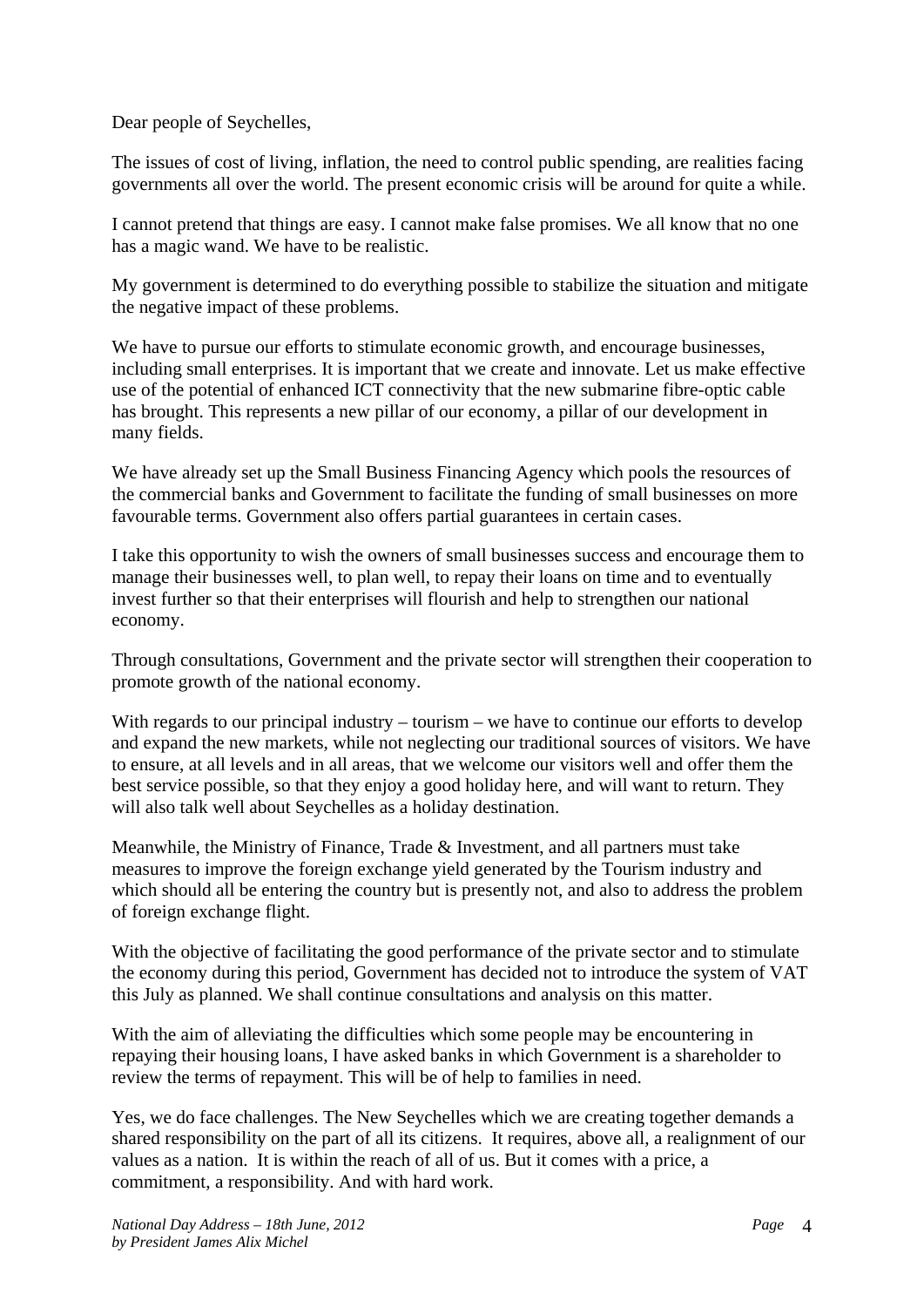Many are asking today: where are our responsibilities as parents, as citizens? I spoke about it in my State-of-the-Nation address in the framework of the important Social Renaissance movement. I asked many questions. I proposed, among other things, that action be taken against parents who neglect their children. I asked that the Family Tribunal's powers and competence be strengthened. I pressed for harsh penalties against abuse of a child's innocence. And I called for more severe actions against drug traffickers. Following Cabinet instructions, the Attorney General's Office has drafted two Bills: one against child abuse, and the other against the production and trafficking of drugs. Both are proposing stiffer sentences, including life imprisonment in certain cases, for these crimes. Very soon the National Assembly will hold debates on these critical issues. I hope that we will soon have the new laws that will strengthen our legal and moral standards in our society.

Dear people of Seychelles,

The state of affairs, for us in Seychelles and for many countries, is not easy. But I am convinced that if we all do our bit, if are realistic, if we work hard, and if we take our responsibilities, we will not slide backward. We will continue to move forward to ensure our success today, tomorrow and in the future.

And, speaking of the future, I have a special thought for the youth.

I have said it before that this country belongs to us all, but in a certain perspective it belongs more to the children and the youth who are coming up. They have a bigger stake in the future than those of us in the older generation. The future is fully theirs. We will continue to do our best so that our country and society is one which will make us be proud and happy for them to inherit.

At the same time they have a duty to prepare themselves to become capable people who will assume all the responsibilities in society. It is important that they grow up and develop well; that they develop their full potential.

It is for this reason that I feel sad when I see young people, too many of them, who have fallen by the wayside of life, on the road of their development, and who are victims of drug abuse, and sometimes involved in criminality because of drugs.

Our society needs to redouble its efforts to address this problem.

Where it concerns drug traffickers, we are determined to take tough action. We will continue to transfer them to prison at Marie-Louise to serve their sentence. There, they will certainly learn the meaning of work!

As for young persons who have fallen victim to this scourge, we as a society must have compassion and help them to get themselves out of this problem. It is important that the rehabilitation of these young victims is a joint effort involving all government agencies concerned, the churches and civil society in general.

Of course, the image of our youth does not show only problems. It contains many good things, many successes, a lot that makes us proud.